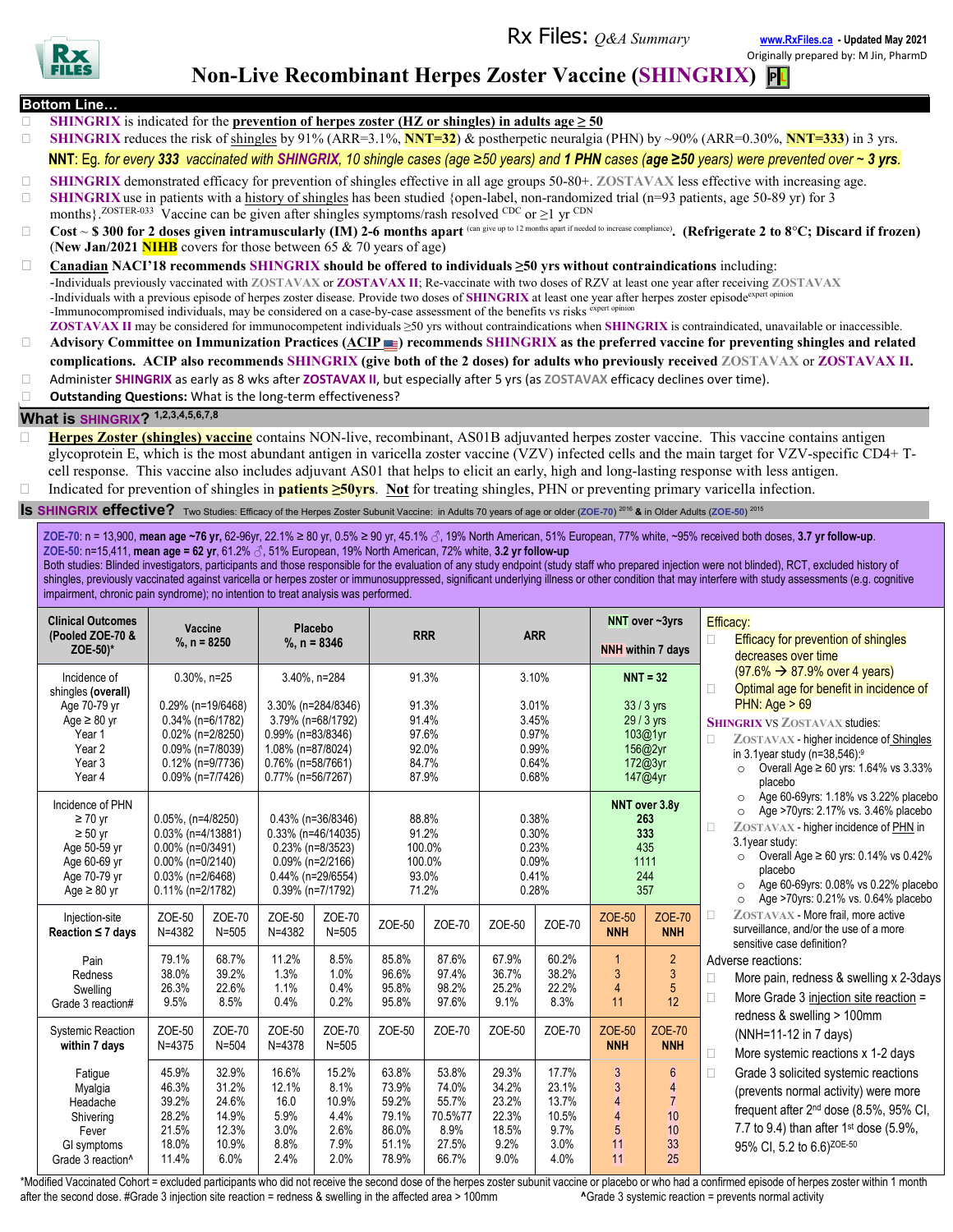# **What are potential adverse events and drug interactions with SHINGRIX? 1-3,5,10,11,12,13**

#### **Common adverse events include** (compared to placebo):

- o Reactions were transient, with median durations of 2 to 3 days for injection-site reactions, 1 to 2 days for systemic reactions, and 1 to 2 days for grade 3 reactions. Most reactions were considered mild to moderate in intensity.
- o More redness and swelling > 100mm to affected area lasting 1-2 days (NNH=11-12 in 7 days).
- o More systemic reactions that prevented normal activity for 1-2 days (NNH=11 to 25 in 7 days).
- o Injection site reactions: pain, redness, swelling; and systemic reactions: myalgia, fatigue, headache, shivering, fever, GI symptoms.
- $\circ$  For age > 70, the overall frequency and severity of the reactions did not increase significantly after 2<sup>nd</sup> dose<sup>ZOE-70</sup>.
- $\circ$  For ages 50-70, systemic reactions that prevented normal activity were more frequent after 2<sup>nd</sup> dose (8.5%) than after the first dose (5.9%)<sup>ZOE-50</sup>. **Interactions:** Can be administered with other live vaccines & inactivated vaccines.

 $\circ$  Can be given concomitantly with unadjuvanted seasonal influenza vaccine at different injection sites.<sup>14</sup>

# o Must **not** be mixed with any other products in the same syringe.

### **What are other potential cautions regarding the use of SHINGRIX? 1-3,5**

- 
- Patients have a known hypersensitivity to the active substances or to any component of the vaccine.
- **Can SHINGRIX be used in immunocompromised patients?**
- $\circ$  Yes, limited data in patients with autologous Haematopoietic Cell Transplant (HCT) & HIV indicate no safety concerns 1-yr post-vaccination.  $\Box$  Pregnancy or Breastfeeding is not a contraindication.

### **Is administration of SHINGRIX cost effective?<sup>15</sup>**

- **SHINGRIX** costs  $\sim$  \$300 for 2 doses.(New Jan/2021 NIHB covers for those between 65 & 70 years of age)
- **SHINGRIX** was more effective and less expensive than the live attenuated herpes zoster vaccine at all ages and had an incremental cost-effectiveness ratio from \$20,038 to \$30,084 per quality-adjusted life year compared to no vaccination (see study, non-pharmaceutical funding).

# What are the Current Vaccination Recommendations for Herpes Zoster Vaccine (SHINGRIX)?<sup>16,17,18,19</sup> NACI & ACIP = national advisory committee

- **NACI<sup>2018</sup>** : Canadian NACI recommends **SHINGRIX** should be offered to individuals ≥50 yrs without contraindications.
- **USA**  ACIP <sup>2017</sup>: preferred vaccine for preventing shingles & related complications for all ≥50 yrs, including those who previously received **ZOSTAVAX.**
- **History of chicken pox**: HZV can be administered (not studied).

#### **How long after a shingles episode can the Herpes Zoster Vaccine be given?**

- No official or specific recommendation for **SHINGRIX.**
- □ **Canada:** It is recommended that at least 1 year elapse between the last shingles episode and zoster vaccination. Herpes ophthalmicus has recurred following **ZOSTAVAX** but causality was not established.
- **CDC:** Vaccine can be administered after the acute stage and symptoms/rash have subsided, no specific time frame.
- **History of HZ**: patients can be vaccinated. In theory, prior episodes of HZ ↑ immunity & ↓ likelihood of recurrences, but observational evidence is contradictory.<sup>20,21</sup> A recent study reports the risk of recurrence is  $\downarrow$  for 12 to 18 months after having HZ so vaccination could be delayed by  $\geq$ 1 year to take advantage of this natural immunity.<sup>20</sup> {Persons with a history of herpes zoster or had herpes zoster vaccination were excluded from ZOE-50 and ZOE-70 trials.}

#### **How is SHINGRIX supplied? What is the dosage and how is it administered? 1-3,5**

 $\Box$  Supplied as 2 vials: (1) single dose lyophilized gE powder and (2) adjuvant suspension vials both refrigerated (2-8°C) and protected from light.

- Reconstitute prior to administration: **Administer vaccine promptly.** If this is not possible, store in refrigerator ( $2-8^{\circ}$ C) and use within 6 hours. Discard if not used within 6 hours. The reconstituted vaccine is an opalescent, colourless to pale brownish liquid. Discard if frozen.
- $\Box$  Before administration: withdraw the reconstituted vaccine into a sterile syringe and attach a new needle to use for the injection.
- $\Box$  2 doses of 0.5mL each; an initial dose at Month 0 followed by a second dose administered between 2 and 6 month later.
- **Intramuscular (IM) injection only**, preferably in the deltoid muscle.

#### **Uncertainties**

- □ Can the non-live herpes zoster vaccine be effective and safe in frail elderly or immunocompromised patients over the long term? expert opinion says "yes
- $\Box$  Of those in the vaccinated group who do get shingles, are severity and complications reduced? Is efficacy retained over longer term?
- $\Box$  As more severe PHN is likely the most important issue, to what extent were the more severe/persistent PHN cases prevented?

| What are the advantages and disadvantages of SHINGRIX vs. ZOSTAVAX II? |  |                                                                                                                                            |  |                                                             |  |  |  |  |  |
|------------------------------------------------------------------------|--|--------------------------------------------------------------------------------------------------------------------------------------------|--|-------------------------------------------------------------|--|--|--|--|--|
|                                                                        |  | <b>Advantages of SHINGRIX</b>                                                                                                              |  | <b>Disadvantages of SHINGRIX</b>                            |  |  |  |  |  |
|                                                                        |  | Non-live vaccine – option for immunocompromised persons expert opinion                                                                     |  | Higher reactogenicity, more injection site reactions (pain, |  |  |  |  |  |
|                                                                        |  | Higher efficacy rate (91% vs. 51%), although different patient population studied                                                          |  | redness, swelling), systemic reactions (fatigue, myalgia,   |  |  |  |  |  |
|                                                                        |  | <b>SHINGRIX</b> – Refrigerate ( $2^\circ$ -8°C), can last up to 6 hrs in refrigerator after reconstituted                                  |  | headache, shivering, fever, GI symptoms)                    |  |  |  |  |  |
|                                                                        |  | ZOSTAVAX II - Refrigerate (2°-8°C), discard if reconstituted vaccine is not used within                                                    |  | More local redness and swelling $(>100$ mm) & Grade 3       |  |  |  |  |  |
|                                                                        |  | 30 minutes.                                                                                                                                |  | systemic reactions (prevents normal activity) that last for |  |  |  |  |  |
|                                                                        |  | <b>SHINGRIX</b> is more cost-effective                                                                                                     |  | an average median of 1-2 days.                              |  |  |  |  |  |
|                                                                        |  | <b>ZOSTAVAX II</b> contains gelatin & neomycin, which may induce reaction                                                                  |  | 2-dose schedule                                             |  |  |  |  |  |
|                                                                        |  | ZOSTAVAX II is administered SC, SHINGRIX is administered IM - this could be an advantage or disadvantage, depending on personal preference |  |                                                             |  |  |  |  |  |

#### **Shingles Extras 27,22:**

- □ Antivirals (e.g. valcyclovir 1g TID or acyclovir 800mg 5x/day) x 7 days \$70; effective in shingles treatment for age >50 if used within 24-72hrs of rash onset.
- See RxFiles **ZOSTAVAX** Q&A. **ZOSTAVAX** discontinued in 2020 and replaced with **ZOSTAVAX II**.
- See RxFiles Chronic Non-Cancer Pain chart for PHN pain treatment (11<sup>th</sup> Ed, pg 99)  $\rightarrow$  e.g. nortriptyline, gabapentin, opioid, capsaicin.
- See RxFiles Adult Vaccines Chart ( $11<sup>th</sup>$  ed, pg 77).

ACIP=Advisory Committee on Immunization Practices ARR=absolute risk reduction CDC=Center for Disease Control and Prevention HIV=Human immunodeficiency virus NACI=National Advisory Committee on Immunization **NNT**=number needed to treat **NNH**=number needed to harm **RCT**=randomized controlled trial **RRR**=relative risk reduction **yr(s)**=year(s)

#### **SHINGRIX** is **contraindicated if:** *Consider deferring in acute illness/fever!*

**P L**